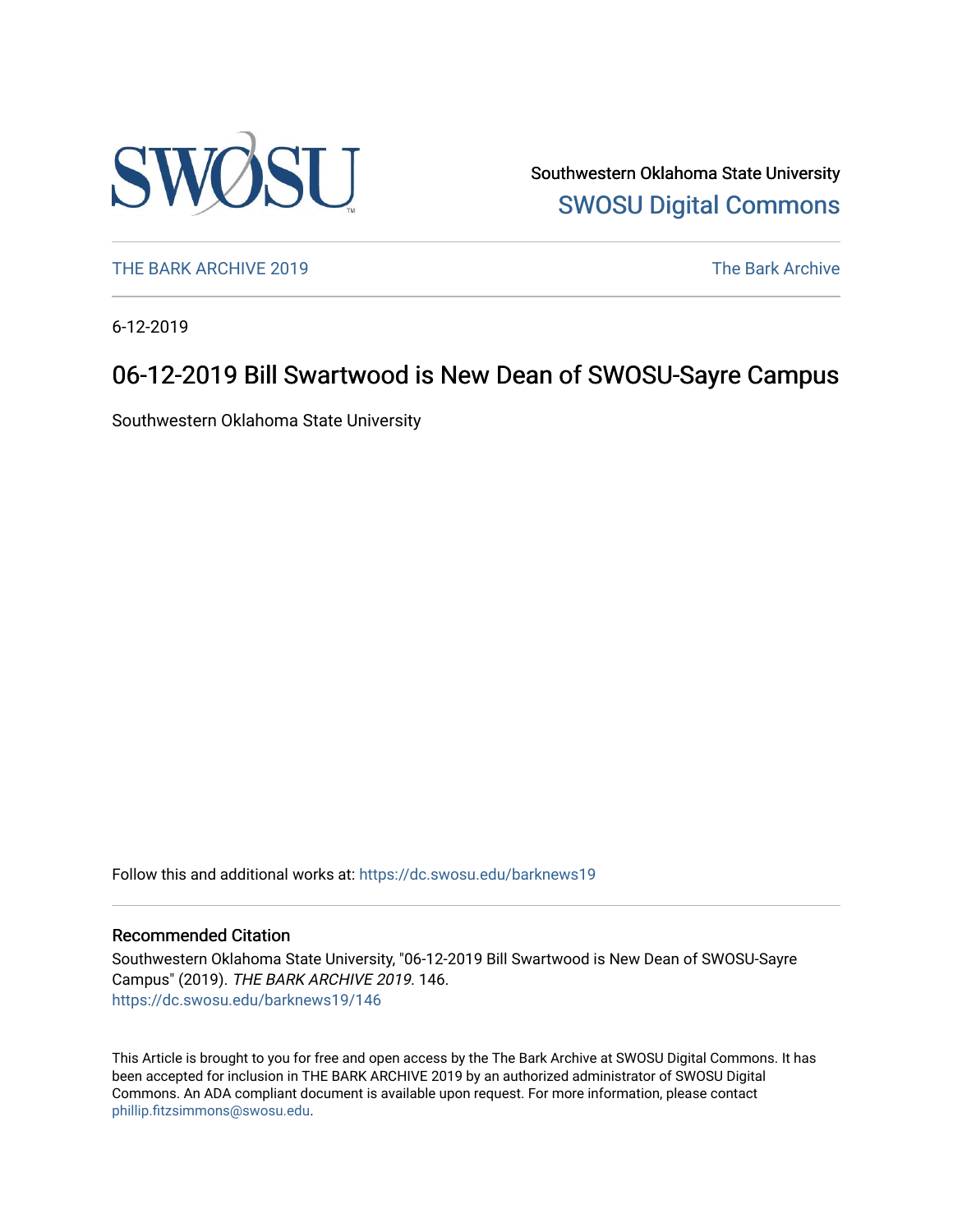



# **Bill Swartwood is New Dean of SWOSU-Sayre Campus**

Bill Swartwood is the new dean on the SWOSU-Sayre campus.

Swartwood has been teaching mathematics and physical science at SWOSU since 1998. He received his Bachelor of Science in Education in 1980 and Master of Science in Education in 1989, both from SWOSU.

Swartwood has been teaching in Oklahoma schools for 39 years, including 17 in public schools. He is a member of the American Mathematical Society.

He and his wife, Toni, have two children — Kara Smith and Brady Swartwood — and three grandsons — Stockton, Cord and Jackson. Swartwood is the son of elementary teachers and SWOSU alumni Henryetta and Everett Swartwood.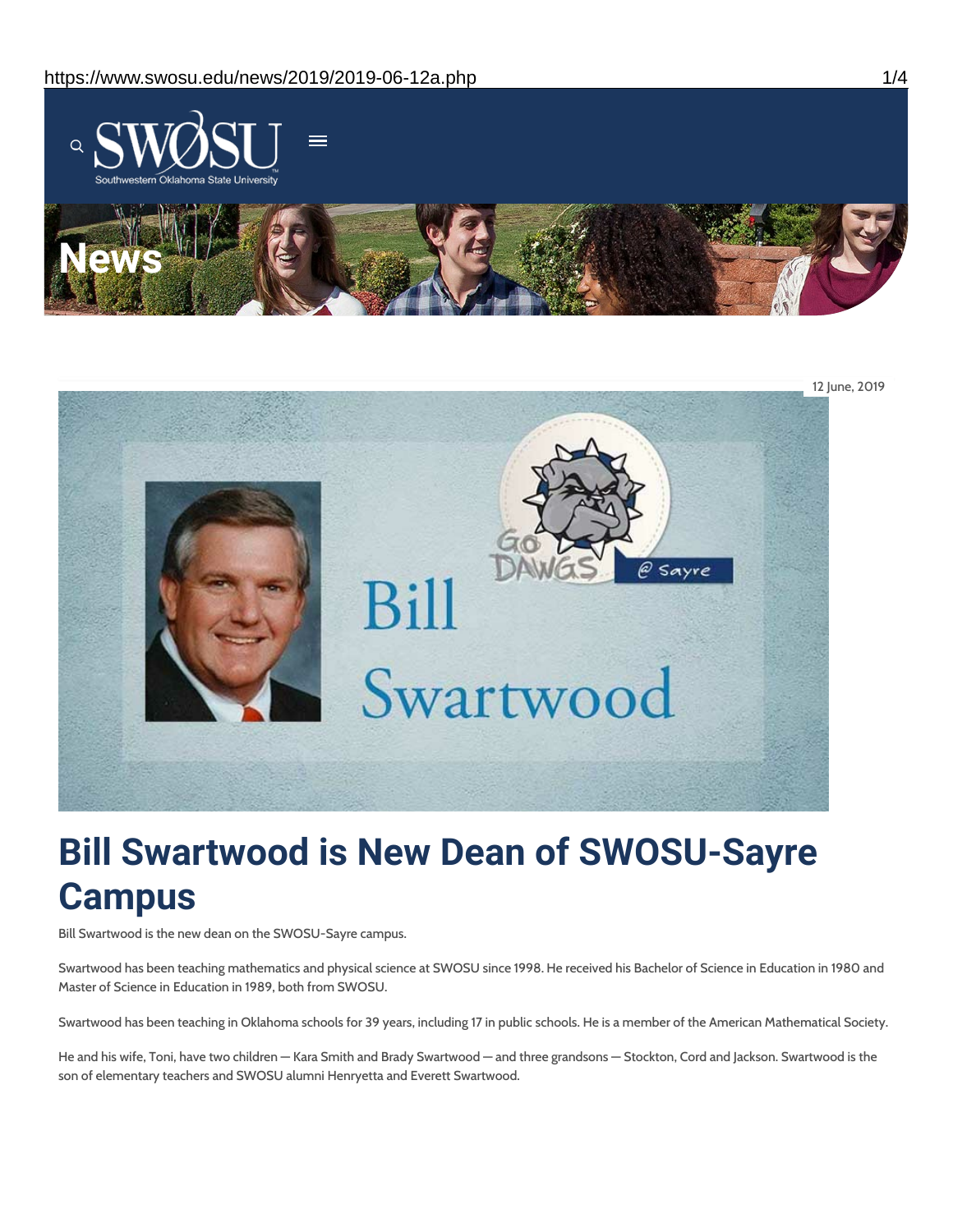| Administration<br>D<br>Alumni and Foundation<br>D<br>Community<br>D<br>Events<br>D | Academics | D |
|------------------------------------------------------------------------------------|-----------|---|
|                                                                                    |           |   |
|                                                                                    |           |   |
|                                                                                    |           |   |
|                                                                                    |           |   |
| <b>Faculty and Staff</b><br>D                                                      |           |   |
| Miscellaneous<br>D                                                                 |           |   |
| Sayre<br>D                                                                         |           |   |
| <b>Students</b><br>D                                                               |           |   |

## **Archive Links**  $2018$  $2019$ [2020](https://www.swosu.edu/news/2020/index.php)  $\bullet$ [Archive](https://dc.swosu.edu/bark/) **Archive Archive Archive Archive Archive** Archive Archive Archive Archive Archive Archive Archive Archive



### Weatherford Campus

100 Campus Drive Weatherford, OK 73096

### Sayre Campus

409 E Mississippi Ave Sayre, OK 73662

Connect to Us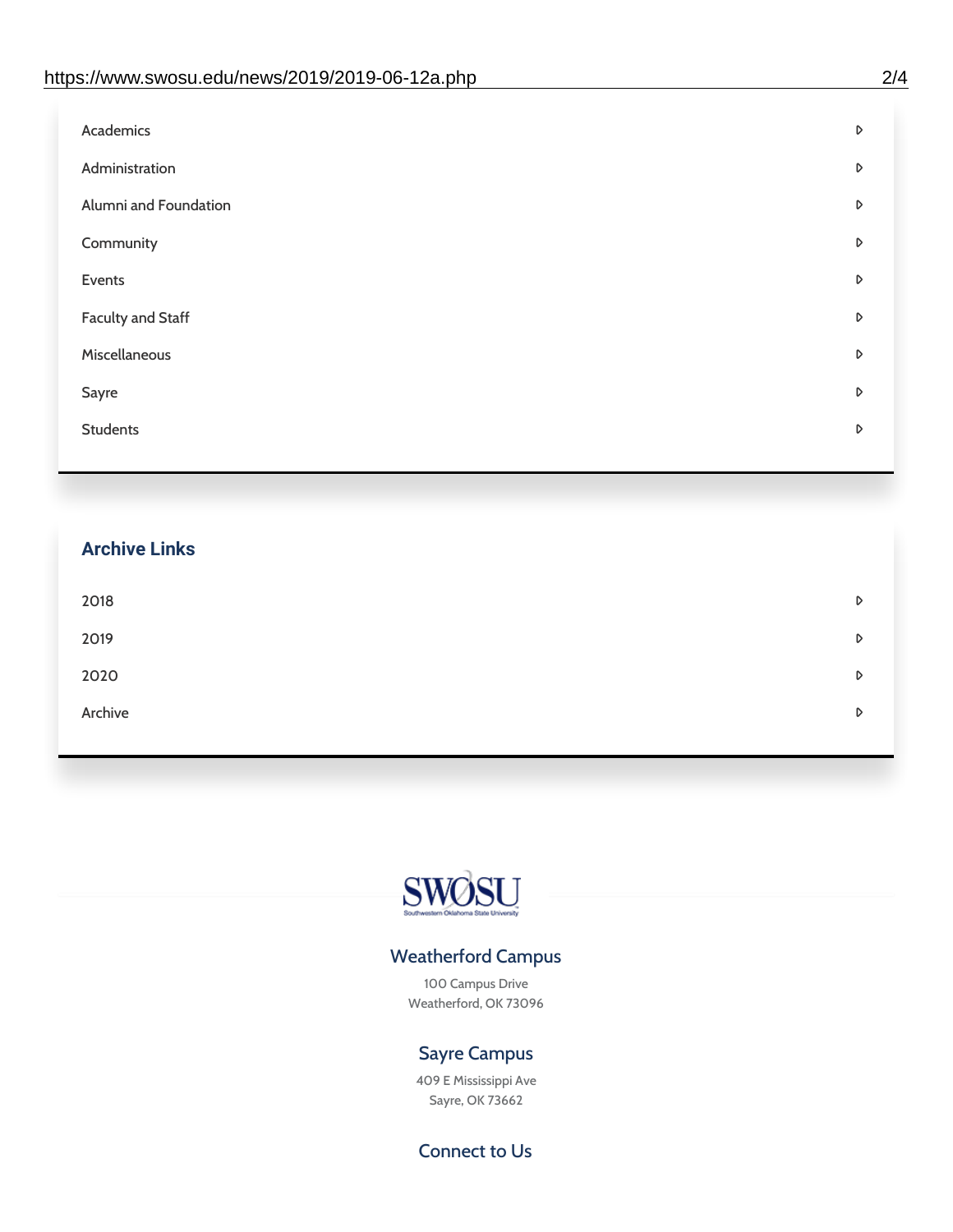千岁回调

Contact [Information](https://www.swosu.edu/about/contact.php) [University/Facility](https://www.swosu.edu/about/operating-hours.php) Hours [Campus](https://map.concept3d.com/?id=768#!ct/10964,10214,10213,10212,10205,10204,10203,10202,10136,10129,10128,0,31226,10130,10201,10641,0) Map

Give to [SWOSU](https://standingfirmly.com/donate)

Shop [SWOSU](https://shopswosu.merchorders.com/)



**[Directory](https://www.swosu.edu/directory/index.php)** 

[Calendar](https://eventpublisher.dudesolutions.com/swosu/)

[Apply](https://www.swosu.edu/admissions/apply-to-swosu.php)

[GoSWOSU](https://qlsso.quicklaunchsso.com/home/1267)

[Jobs@SWOSU](https://swosu.csod.com/ux/ats/careersite/1/home?c=swosu)



Current [Students](https://bulldog.swosu.edu/index.php)

[Faculty](https://bulldog.swosu.edu/faculty-staff/index.php) and Staff

**Enrollment Management** [580.774.3782](tel:5807743782)

> **PR/Marketing** [580.774.3063](tel:5807743063)

**Campus Police** [580.774.3111](tel:5807743111)